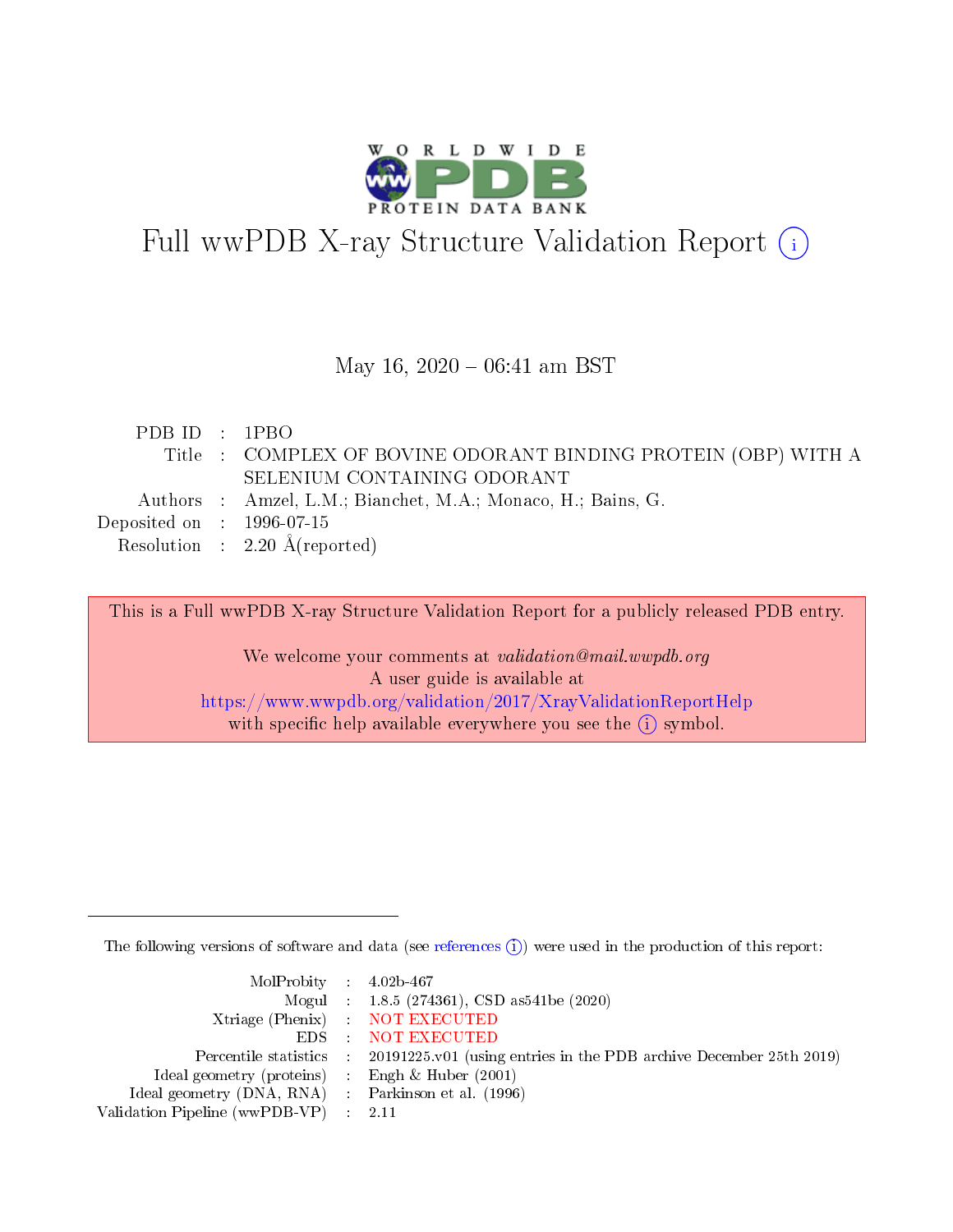# 1 [O](https://www.wwpdb.org/validation/2017/XrayValidationReportHelp#overall_quality)verall quality at a glance  $(i)$

The following experimental techniques were used to determine the structure: X-RAY DIFFRACTION

The reported resolution of this entry is 2.20 Å.

Percentile scores (ranging between 0-100) for global validation metrics of the entry are shown in the following graphic. The table shows the number of entries on which the scores are based.



| Metric                | Whole archive        | Similar resolution                                         |  |  |
|-----------------------|----------------------|------------------------------------------------------------|--|--|
|                       | $(\#\text{Entries})$ | $(\#\text{Entries}, \text{resolution range}(\text{\AA}) )$ |  |  |
| Clashscore            | 141614               | $5594(2.20-2.20)$                                          |  |  |
| Ramachandran outliers | 138981               | $5503(2.20-2.20)$                                          |  |  |
| Sidechain outliers    | 138945               | $5504(2.20-2.20)$                                          |  |  |

The table below summarises the geometric issues observed across the polymeric chains and their fit to the electron density. The red, orange, yellow and green segments on the lower bar indicate the fraction of residues that contain outliers for  $\geq=3$ , 2, 1 and 0 types of geometric quality criteria respectively. A grey segment represents the fraction of residues that are not modelled. The numeric value for each fraction is indicated below the corresponding segment, with a dot representing fractions  $\leq=5\%$ 

Note EDS was not executed.

| Mol | $Chain \  Length$ | Quality of chain |     |    |  |  |
|-----|-------------------|------------------|-----|----|--|--|
|     | 59                | 70%              | 25% |    |  |  |
|     | .59               | 70%              | 21% | 5% |  |  |

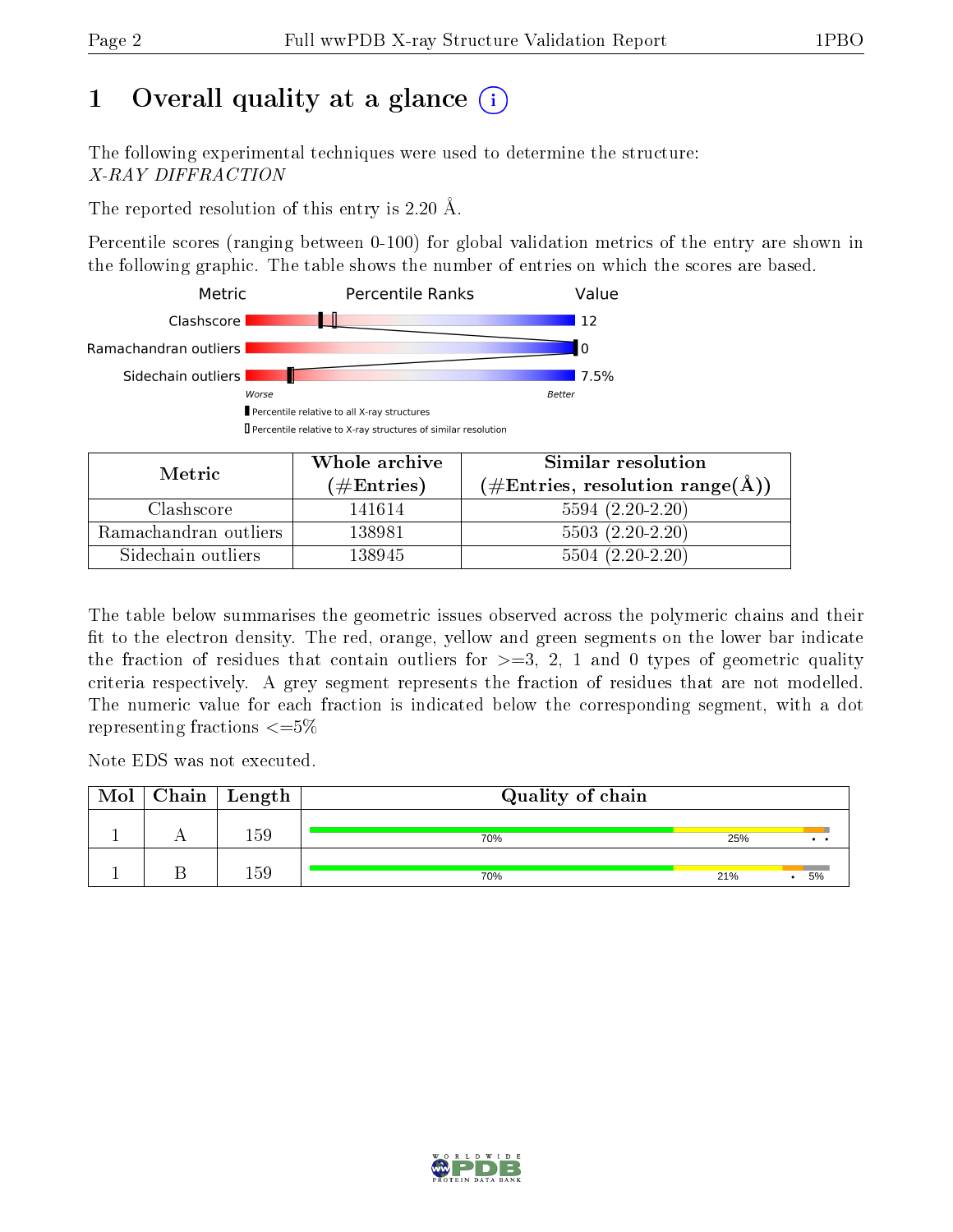# 2 Entry composition (i)

There are 3 unique types of molecules in this entry. The entry contains 2589 atoms, of which 0 are hydrogens and 0 are deuteriums.

In the tables below, the ZeroOcc column contains the number of atoms modelled with zero occupancy, the AltConf column contains the number of residues with at least one atom in alternate conformation and the Trace column contains the number of residues modelled with at most 2 atoms.

| Mol | Chain | Residues | Atoms            |  |         |      | ZeroOcc   AltConf   Trace |  |  |
|-----|-------|----------|------------------|--|---------|------|---------------------------|--|--|
|     |       | 157      | Total C          |  | N       |      |                           |  |  |
|     |       |          | 1291 816 220 255 |  |         |      |                           |  |  |
|     |       | 151      | Total C          |  |         |      |                           |  |  |
|     |       |          | 1243             |  | 790 212 | -241 |                           |  |  |

Molecule 1 is a protein called ODORANT BINDING PROTEIN.

There are 4 discrepancies between the modelled and reference sequences:

| Chain | Residue | Modelled   Actual |            | $\blacksquare$ Comment | Reference             |
|-------|---------|-------------------|------------|------------------------|-----------------------|
|       | 112     | T.VS              | THR.       |                        | CONFLICT   UNP P07435 |
|       | 117     | GLY               | GL U       |                        | CONFLICT   UNP P07435 |
| R     | 112     | <b>LVS</b>        | <b>THR</b> |                        | CONFLICT   UNP P07435 |
|       | 117     | GLY.              | GLIL       |                        | CONFLICT   UNP P07435 |

 Molecule 2 is 4-butyl-5-propyl-1,3-selenazol-2-amine (three-letter code: SES) (formula:  $C_{10}H_{18}N_2Se$ ).



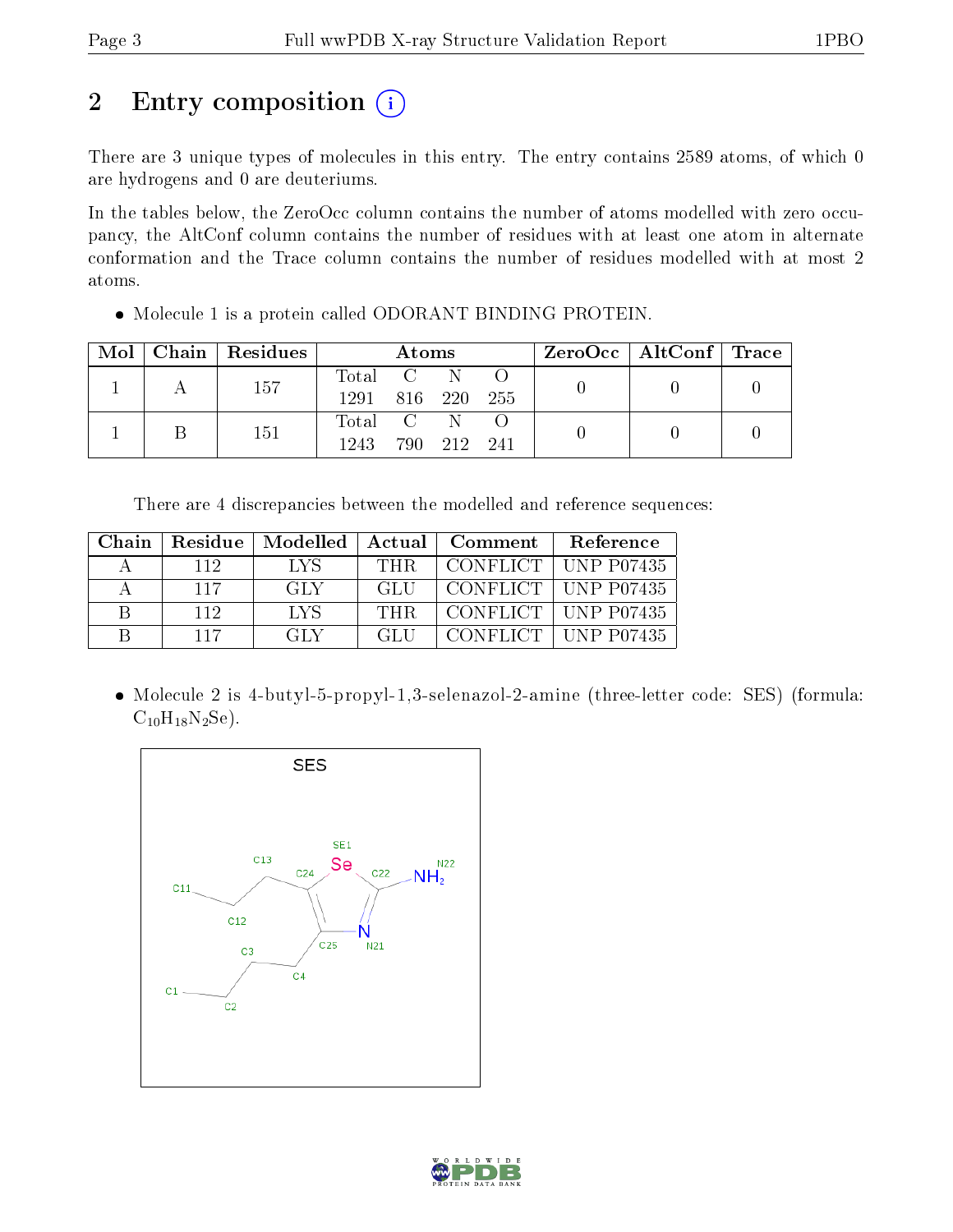|  | $\text{Mol}$   Chain   Residues | Atoms                |          |  |  | ZeroOcc   AltConf |
|--|---------------------------------|----------------------|----------|--|--|-------------------|
|  |                                 | Total C N Se         |          |  |  |                   |
|  |                                 | $13 \t 10 \t 2 \t 1$ |          |  |  |                   |
|  |                                 | Total C N Se<br>13   | $10^{9}$ |  |  |                   |

 $\bullet\,$  Molecule 3 is water.

| Mol | $\vert$ Chain $\vert$ Residues | Atoms               | ZeroOcc   AltConf |
|-----|--------------------------------|---------------------|-------------------|
|     | 13                             | Total O<br>13<br>13 |                   |
|     | 16                             | Total               |                   |

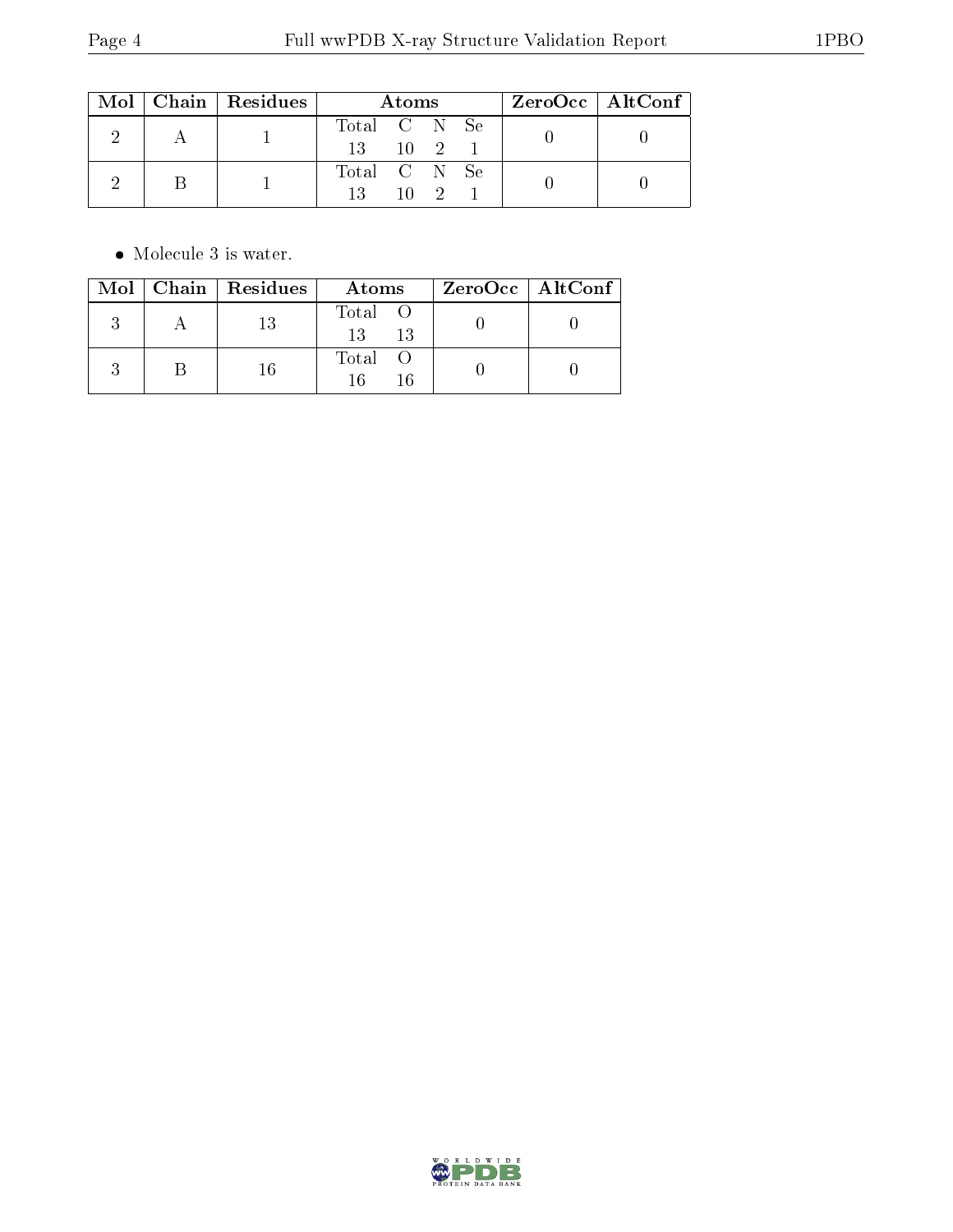# 3 Residue-property plots  $(i)$

These plots are drawn for all protein, RNA and DNA chains in the entry. The first graphic for a chain summarises the proportions of the various outlier classes displayed in the second graphic. The second graphic shows the sequence view annotated by issues in geometry. Residues are colorcoded according to the number of geometric quality criteria for which they contain at least one outlier: green  $= 0$ , yellow  $= 1$ , orange  $= 2$  and red  $= 3$  or more. Stretches of 2 or more consecutive residues without any outlier are shown as a green connector. Residues present in the sample, but not in the model, are shown in grey.

Note EDS was not executed.



• Molecule 1: ODORANT BINDING PROTEIN

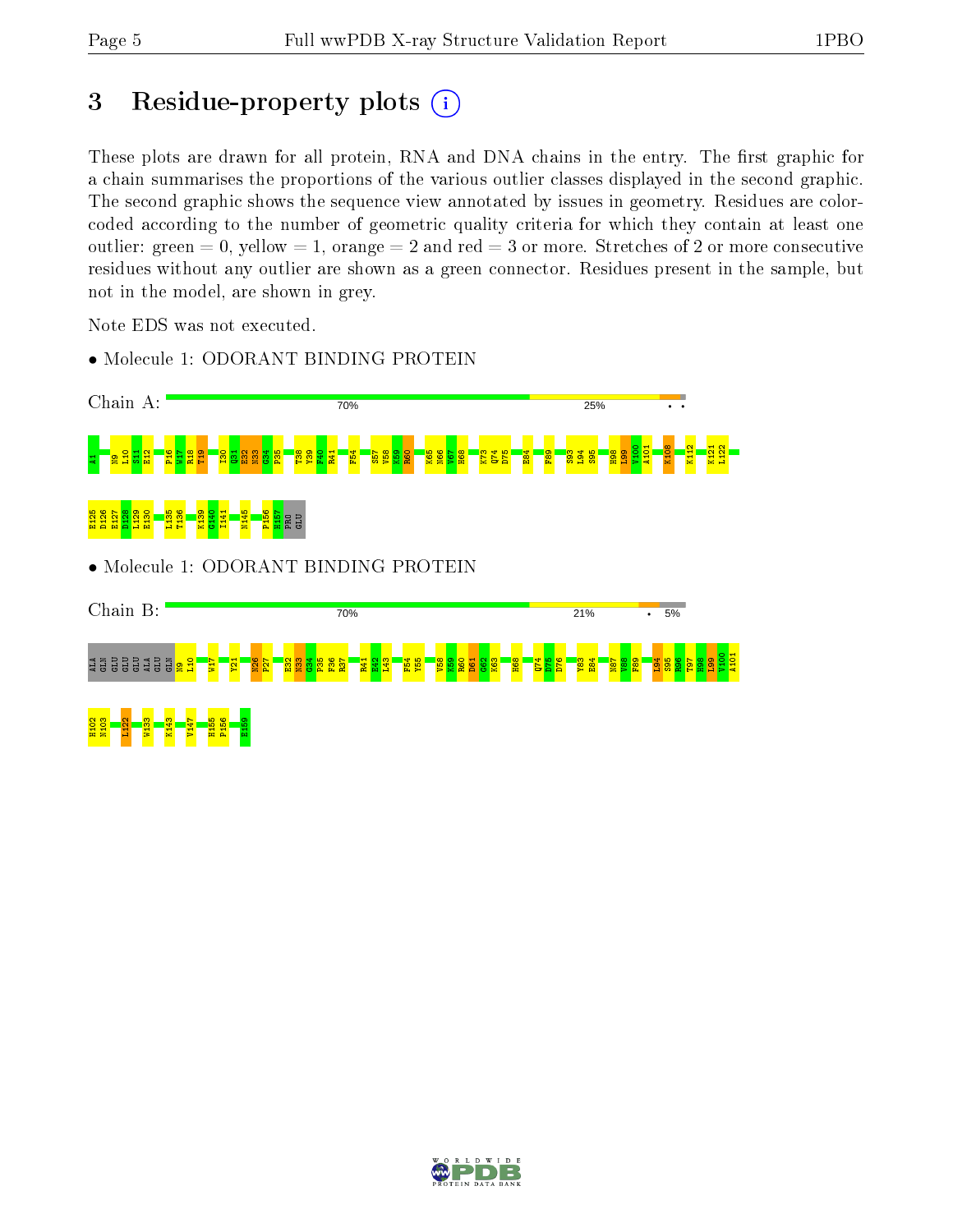# 4 Data and refinement statistics  $(i)$

Xtriage (Phenix) and EDS were not executed - this section is therefore incomplete.

| Property                               | Value                                             | Source    |  |
|----------------------------------------|---------------------------------------------------|-----------|--|
| Space group                            | P 1 21 1                                          | Depositor |  |
| Cell constants                         | $\overline{65.18A}$<br>$55.54\AA$<br>41.87Å       | Depositor |  |
| a, b, c, $\alpha$ , $\beta$ , $\gamma$ | $98.13^{\circ}$<br>$90.00^\circ$<br>$90.00^\circ$ |           |  |
| Resolution (A)                         | 6.00<br>- 2.20                                    | Depositor |  |
| % Data completeness                    | (Not available) $(6.00-2.20)$                     | Depositor |  |
| in resolution range)                   |                                                   |           |  |
| $\mathrm{R}_{merge}$                   | (Not available)                                   | Depositor |  |
| $\mathrm{R}_{sym}$                     | (Not available)                                   | Depositor |  |
| Refinement program                     | X-PLOR                                            | Depositor |  |
| $R, R_{free}$                          | (Not available)<br>0.190                          | Depositor |  |
| Estimated twinning fraction            | No twinning to report.                            | Xtriage   |  |
| Total number of atoms                  | 2589                                              | wwPDB-VP  |  |
| Average B, all atoms $(A^2)$           | 23.0                                              | wwPDB-VP  |  |

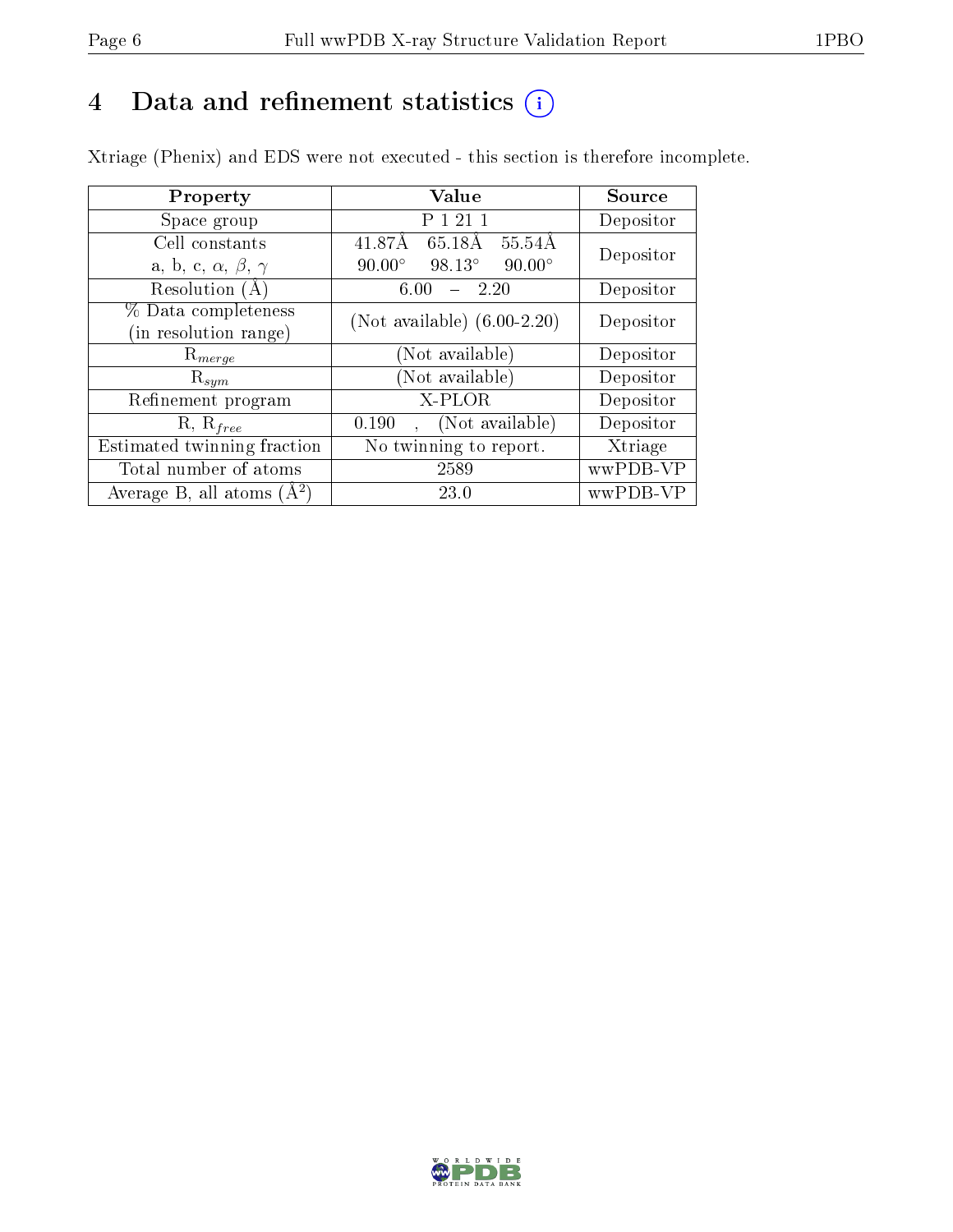# 5 Model quality  $(i)$

## 5.1 Standard geometry  $(i)$

Bond lengths and bond angles in the following residue types are not validated in this section: SES

The Z score for a bond length (or angle) is the number of standard deviations the observed value is removed from the expected value. A bond length (or angle) with  $|Z| > 5$  is considered an outlier worth inspection. RMSZ is the root-mean-square of all Z scores of the bond lengths (or angles).

| Mol | Chain |             | Bond lengths | Bond angles |                    |  |
|-----|-------|-------------|--------------|-------------|--------------------|--|
|     |       | <b>RMSZ</b> | $\# Z  > 5$  | RMSZ        | # $ Z  > 5$        |  |
|     |       | 0.65        | 0/1320       | 0.82        | $2/1783$ $(0.1\%)$ |  |
|     | B     | 0.67        | 0/1273       | 0.87        | $3/1721(0.2\%)$    |  |
| AĦ  | АH    | 0.66        | 0/2593       | 0.85        | $5/3504$ $(0.1\%)$ |  |

There are no bond length outliers.

All (5) bond angle outliers are listed below:

| Mol | Chain | Res | Type | <b>Atoms</b> |         | Observed $(°)$ | $Ideal(^o)$ |
|-----|-------|-----|------|--------------|---------|----------------|-------------|
|     |       | 99  | LEU  | $CA-CB-CG$   | 7.26    | 132.00         | 115.30      |
|     |       | 99  | LEU  | $CA-CB-CG$   | 6.23    | 129.63         | 115.30      |
|     |       | 61  | A SP | N-CA-C       | $-5.56$ | 96.00          | 111.00      |
|     |       | 10  | LEU  | $CA-CB-CG$   | 5.09    | 127.00         | 115.30      |
|     |       | 37  | ARG  | NE-CZ-NH2    | $-5.06$ | 11777          | 120.30      |

There are no chirality outliers.

There are no planarity outliers.

### 5.2 Too-close contacts (i)

In the following table, the Non-H and H(model) columns list the number of non-hydrogen atoms and hydrogen atoms in the chain respectively. The H(added) column lists the number of hydrogen atoms added and optimized by MolProbity. The Clashes column lists the number of clashes within the asymmetric unit, whereas Symm-Clashes lists symmetry related clashes.

| Mol |      |      | Chain   Non-H   H(model)   H(added)   Clashes   Symm-Clashes |
|-----|------|------|--------------------------------------------------------------|
|     | 1991 | 1235 |                                                              |
|     | 1243 | 1195 |                                                              |
|     |      |      |                                                              |
|     |      |      |                                                              |

Continued on next page...

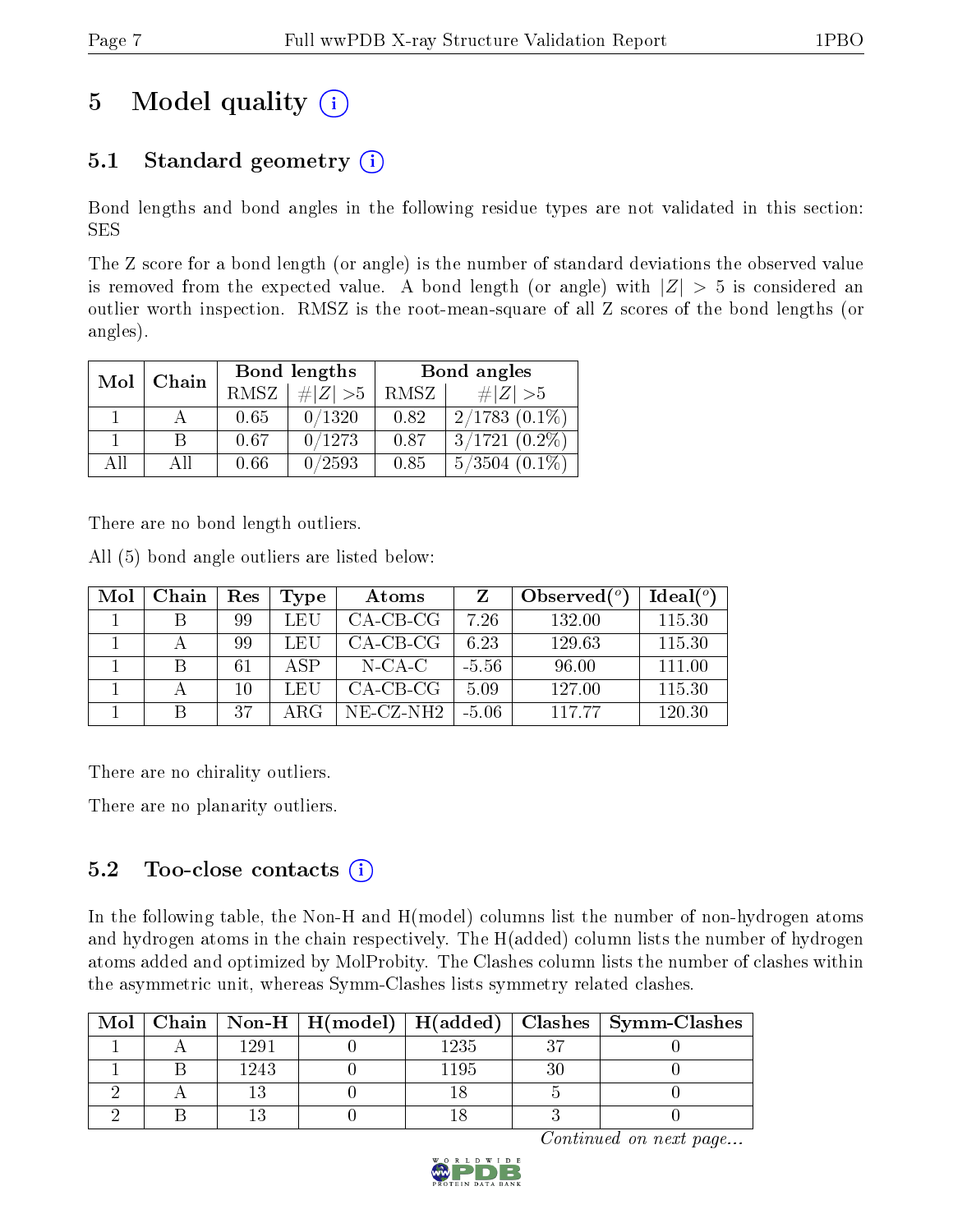Continued from previous page...

| Mol |  |     | Chain   Non-H   H(model)   H(added)   Clashes   Symm-Clashes |
|-----|--|-----|--------------------------------------------------------------|
|     |  |     |                                                              |
|     |  |     |                                                              |
|     |  | 466 |                                                              |

The all-atom clashscore is defined as the number of clashes found per 1000 atoms (including hydrogen atoms). The all-atom clashscore for this structure is 12.

All (58) close contacts within the same asymmetric unit are listed below, sorted by their clash magnitude.

| Atom-1                             | Atom-2              | Interatomic       | $\overline{\text{Clash}}$ |
|------------------------------------|---------------------|-------------------|---------------------------|
|                                    |                     | distance $(A)$    | overlap $(\AA)$           |
| 1:B:35:PRO:HB2                     | 1:B:84:GLU:HG3      | 1.68              | 0.75                      |
| 1:A:122:LEU:HD22                   | 1:B:122:LEU:HD11    | 1.70              | 0.74                      |
| 1:A:122:LEU:HD22                   | 1:B:122:LEU:CD1     | 2.24              | 0.67                      |
| $1: A:66: \overline{ASN:HD21}$     | 1: A: 156: PRO:HG2  | 1.61              | 0.65                      |
| 1:B:87:ASN:HB3                     | 1:B:103:ASN:HD21    | 1.59              | 0.64                      |
| 1:A:122:LEU:CD2                    | 1:B:122:LEU:HD11    | 2.27              | 0.64                      |
| 1:A:101:ALA:HB1                    | 2:A:160:SES:H12     | 1.79              | 0.64                      |
| 1:A:89:PHE:CD1                     | 2:A:160:SES:H11     | 2.36              | 0.61                      |
| 1: A: 35: PRO: HB2                 | 1: A:84: GLU:HG3    | $\overline{1.83}$ | 0.60                      |
| 1:A:101:ALA:CB                     | 2:A:160:SES:H12     | 2.32              | 0.60                      |
| 1:A:145:ASN:CG                     | 1:B:27:PRO:HG3      | 2.23              | 0.58                      |
| 1:A:30:ILE:HD12                    | 1:B:147:VAL:HG23    | 1.83              | $\overline{0.58}$         |
| 1:A:145:ASN:ND2                    | 1:B:27:PRO:HG3      | $\overline{2.19}$ | 0.57                      |
| 1: A:32: GLU:O                     | 1:A:33:ASN:HB2      | 2.08              | 0.54                      |
| 1:A:135:LEU:O                      | 1: A: 139: LYS: HG2 | 2.08              | 0.54                      |
| 1:A:41:ARG:NH2                     | 1:A:66:ASN:HB3      | 2.23              | 0.53                      |
| 1:A:19:THR:HG21                    | 1:A:38:THR:O        | 2.08              | 0.53                      |
| 1:B:54:PHE:CE2                     | 2:B:160:SES:H32     | 2.45              | 0.52                      |
| 1: B: 35: PRO: CB                  | 1:B:84:GLU:HG3      | 2.40              | 0.52                      |
| 1:B:133:TRP:CZ3                    | 1:B:143:LYS:HG2     | 2.45              | 0.52                      |
| $1:B:89:P\overline{\text{HE:HB3}}$ | 1:B:103:ASN:HD22    | 1.75              | $\overline{0.51}$         |
| 1:A:108:LYS:HD2                    | 1: A:108: LYS:H     | 1.74              | 0.51                      |
| 1: A:93: SER:OG                    | 1:A:98:HIS:HE1      | 1.95              | $0.50\,$                  |
| 1:A:101:ALA:HB1                    | 2:A:160:SES:CI      | 2.40              | 0.49                      |
| 1: A:9: ASN: OD1                   | 1:A:12:GLU:HG2      | 2.12              | 0.49                      |
| 1: A:57: SER:H A                   | 1: A:65:LYS:O       | 2.12              | 0.49                      |
| 1:B:26:ASN:C                       | 1:B:26:ASN:HD22     | 2.15              | 0.49                      |
| 1:B:41:ARG:NH2                     | 1:B:55:TYR:HB3      | 2.28              | 0.48                      |
| $1: A:89:$ PHE: $CD1$              | 2:A:160:SES:CI      | 2.97              | 0.48                      |
| 1:A:126:ASP:O                      | 1: A: 130: GLU: HG3 | 2.14              | 0.47                      |
| 1: A:95: SER:OG                    | 1:A:98:HIS:HD2      | 1.98              | 0.46                      |

Continued on next page...

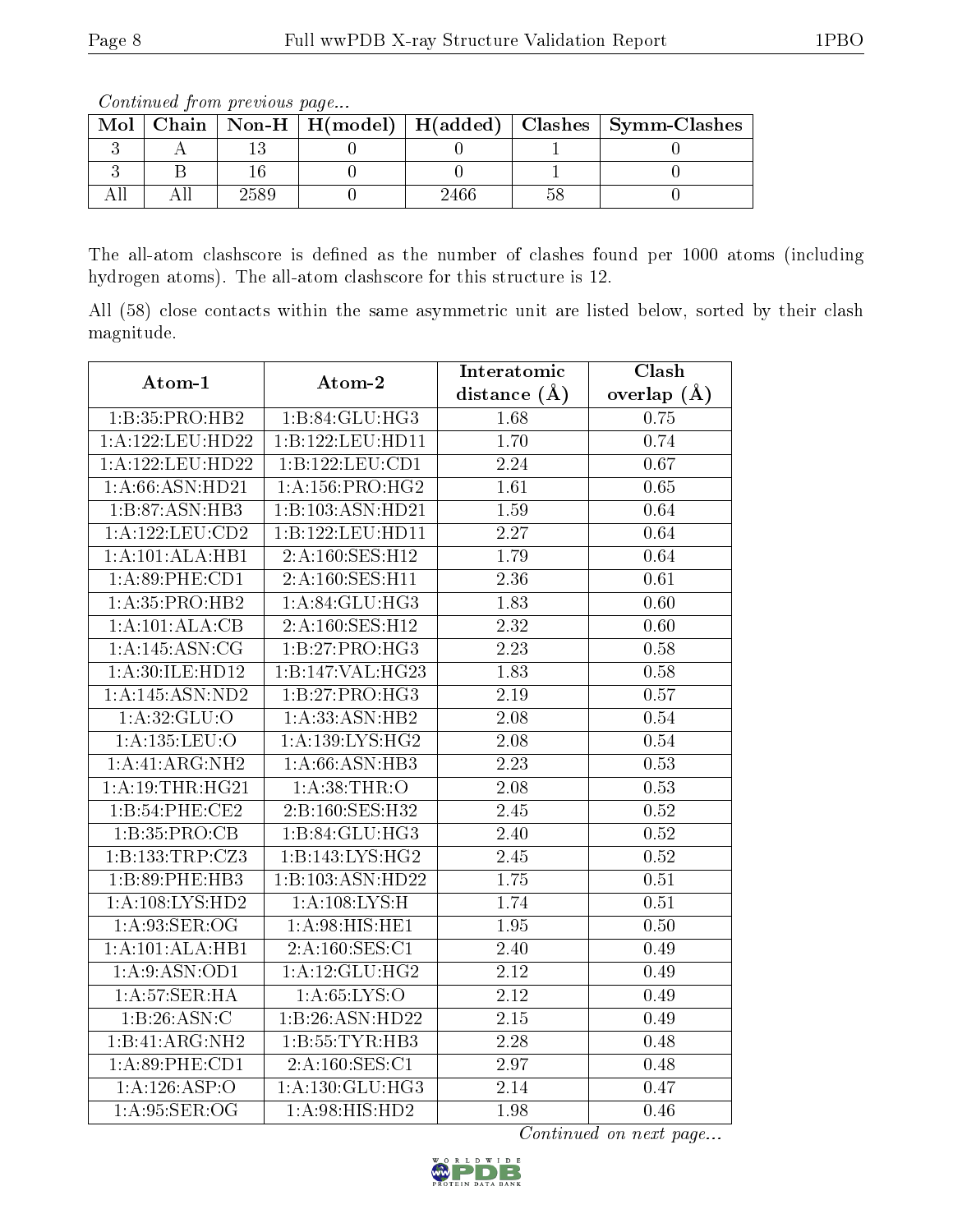| Atom-1                     | Atom-2                               | Interatomic       | Clash         |
|----------------------------|--------------------------------------|-------------------|---------------|
|                            |                                      | distance $(\AA)$  | overlap $(A)$ |
| 1: A:95: SER:OG            | 1: A:98: HIS: CD2                    | 2.69              | 0.46          |
| $1:B:60: \overline{ARG:O}$ | 1:B:61:ASP:HB2                       | 2.15              | 0.46          |
| 1:A:54:PHE:O               | 1: A:68: HIS: HA                     | 2.16              | 0.46          |
| 1:B:143:LYS:HG3            | 3:B:175:HOH:O                        | 2.17              | 0.45          |
| 1:A:18:ARG:HG3             | 1: A: 122: LEU: HD21                 | 1.99              | 0.45          |
| 1:B:17:TRP:CD1             | 1:B:43:LEU:HB2                       | 2.52              | 0.44          |
| 1:B:83:TYR:HB3             | $2:B:160:\overline{\text{SES:H}111}$ | 2.00              | 0.44          |
| 1:A:135:LEU:HD21           | 1:B:102:HIS:HB2                      | 1.99              | 0.43          |
| 1: A: 73: LYS: HG2         | 1:A:74:GLN:N                         | 2.33              | 0.43          |
| 1:B:101:ALA:HB1            | 2:B:160:SES:H11                      | 2.01              | 0.43          |
| 1:B:35:PRO:HG2             | 1:B:36:PHE:HD1                       | 1.82              | 0.42          |
| 1:B:9:ASN:OD1              | 1:B:9:ASN:N                          | 2.52              | 0.42          |
| 1: A: 136: THR: HG23       | 1:A:141:ILE:HB                       | 2.00              | 0.42          |
| 1:A:18:ARG:CG              | 1: A: 122: LEU: HD21                 | 2.50              | 0.42          |
| 1:B:54:PHE:O               | 1:B:68:HIS:HA                        | 2.19              | 0.42          |
| 1:B:155:HIS:HD2            | 1:B:156:PRO:O                        | 2.04              | 0.41          |
| 1: A:32: GLU:N             | 1: A:32: GLU:CD                      | 2.73              | 0.41          |
| 1:B:122:LEU:HA             | 1:B:122:LEU:HD12                     | 1.87              | 0.41          |
| 1:B:32:GLU:O               | 1:B:33:ASN:HB2                       | 2.20              | 0.41          |
| 1: A:60: ARG: HG2          | 1:A:60:ARG:NH1                       | 2.36              | 0.41          |
| 1:B:74:GLN:HB2             | 1:B:76:ASP:OD1                       | $\overline{2.20}$ | 0.41          |
| 1:B:10:LEU:HD22            | 1:B:94:LEU:HD13                      | 2.03              | 0.41          |
| 1:A:129:LEU:CD2            | 1:B:21:TYR:HE2                       | 2.33              | 0.41          |
| 1: A:19:THR:CG2            | 1: A:39:TYR:HA                       | 2.51              | 0.41          |
| 1:A:16:PRO:O               | 1:A:121:LYS:HD2                      | 2.21              | 0.40          |
| 1:A:122:LEU:HD22           | 1:B:122:LEU:HD12                     | 2.03              | 0.40          |
| 1:A:19:THR:HG22            | 3:A:162:HOH:O                        | 2.20              | 0.40          |

Continued from previous page...

There are no symmetry-related clashes.

#### 5.3 Torsion angles (i)

#### 5.3.1 Protein backbone (i)

In the following table, the Percentiles column shows the percent Ramachandran outliers of the chain as a percentile score with respect to all X-ray entries followed by that with respect to entries of similar resolution.

The Analysed column shows the number of residues for which the backbone conformation was analysed, and the total number of residues.

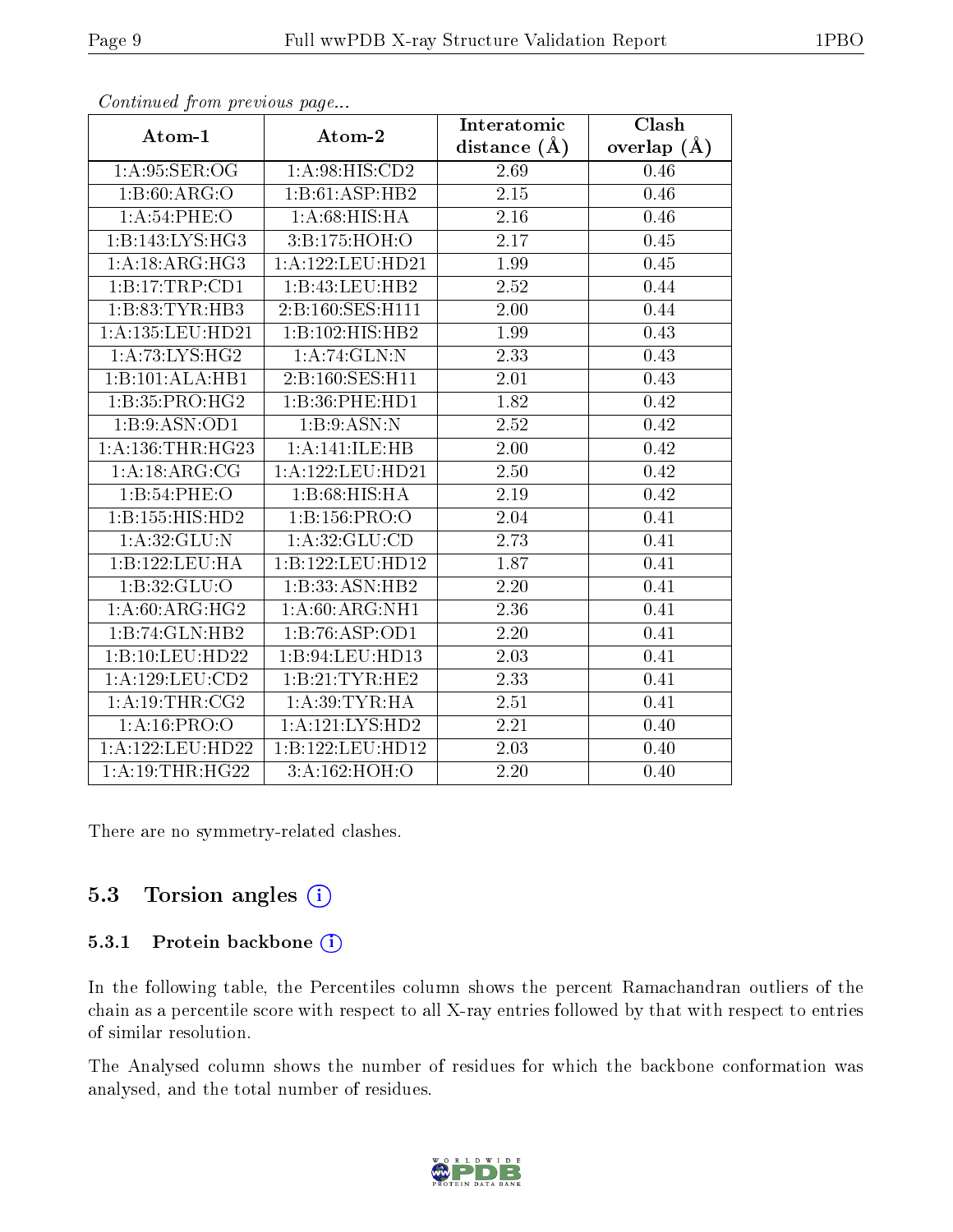| Mol | Chain | Analysed                      | Favoured |           | Allowed   Outliers   Percentiles     |
|-----|-------|-------------------------------|----------|-----------|--------------------------------------|
|     |       | $155/159$ (98\%)              | 150(97%) | $5(3\%)$  | $\mid$ 100 $\mid$ 100 $\mid$         |
|     |       | $149/159$ (94\%)   141 (95\%) |          | 8 (5%)    | $\vert$ 100 $\vert$<br>$ 100\rangle$ |
| All | All   | $304/318$ (96\%)   291 (96\%) |          | 13 $(4%)$ | $100 \mid$<br>$^{\prime}$ 100        |

There are no Ramachandran outliers to report.

#### 5.3.2 Protein sidechains  $(i)$

In the following table, the Percentiles column shows the percent sidechain outliers of the chain as a percentile score with respect to all X-ray entries followed by that with respect to entries of similar resolution.

The Analysed column shows the number of residues for which the sidechain conformation was analysed, and the total number of residues.

| Mol | Chain | Analysed         | Rotameric   Outliers |           | Percentiles     |             |
|-----|-------|------------------|----------------------|-----------|-----------------|-------------|
|     |       | $142/144(99\%)$  | 130 $(92\%)$         | $12(8\%)$ | 10              | $\sqrt{10}$ |
|     |       | $138/144(96\%)$  | 129 $(94\%)$         | $9(6\%)$  | 17              | 19          |
| All | All   | $280/288$ (97\%) | 259 $(92\%)$         | $21(8\%)$ | 13 <sub>1</sub> | 14          |

All (21) residues with a non-rotameric sidechain are listed below:

| Mol            | Chain                   | Res             | Type                      |
|----------------|-------------------------|-----------------|---------------------------|
| $\mathbf{1}$   | A                       | 19              | <b>THR</b>                |
| $\overline{1}$ | $\overline{A}$          | 32              | GLU                       |
| $\overline{1}$ | $\overline{\rm A}$      | $\overline{33}$ | $\overline{\mathrm{ASN}}$ |
| $\mathbf{1}$   | $\overline{\rm A}$      | 58              | <b>VAL</b>                |
| $\mathbf 1$    | $\overline{\rm A}$      | 60              | ARG                       |
| $\mathbf{1}$   | $\overline{A}$          | 75              | <b>ASP</b>                |
| $\mathbf 1$    | $\overline{\rm A}$      | 94              | LEU                       |
| $\mathbf 1$    | $\overline{\rm A}$      | 99              | LEU                       |
| $\mathbf 1$    | $\overline{\rm A}$      | 108             | <b>LYS</b>                |
| $\mathbf 1$    | $\overline{\rm A}$      | 112             | <b>LYS</b>                |
| $\mathbf 1$    | $\overline{A}$          | 125             | GLU                       |
| $\mathbf{1}$   | $\overline{\rm A}$      | 127             | GLU                       |
| $\mathbf 1$    | $\overline{\mathrm{B}}$ | 26              | <b>ASN</b>                |
| $\mathbf{1}$   | B                       | 33              | <b>ASN</b>                |
| $\mathbf 1$    | Β                       | 58              | VAL                       |
| 1              | B                       | 63              | $\overline{\text{LYS}}$   |
| $\mathbf 1$    | Β                       | 94              | LEU                       |
| $\overline{1}$ | Β                       | 95              | ${\rm SER}$               |

Continued on next page...

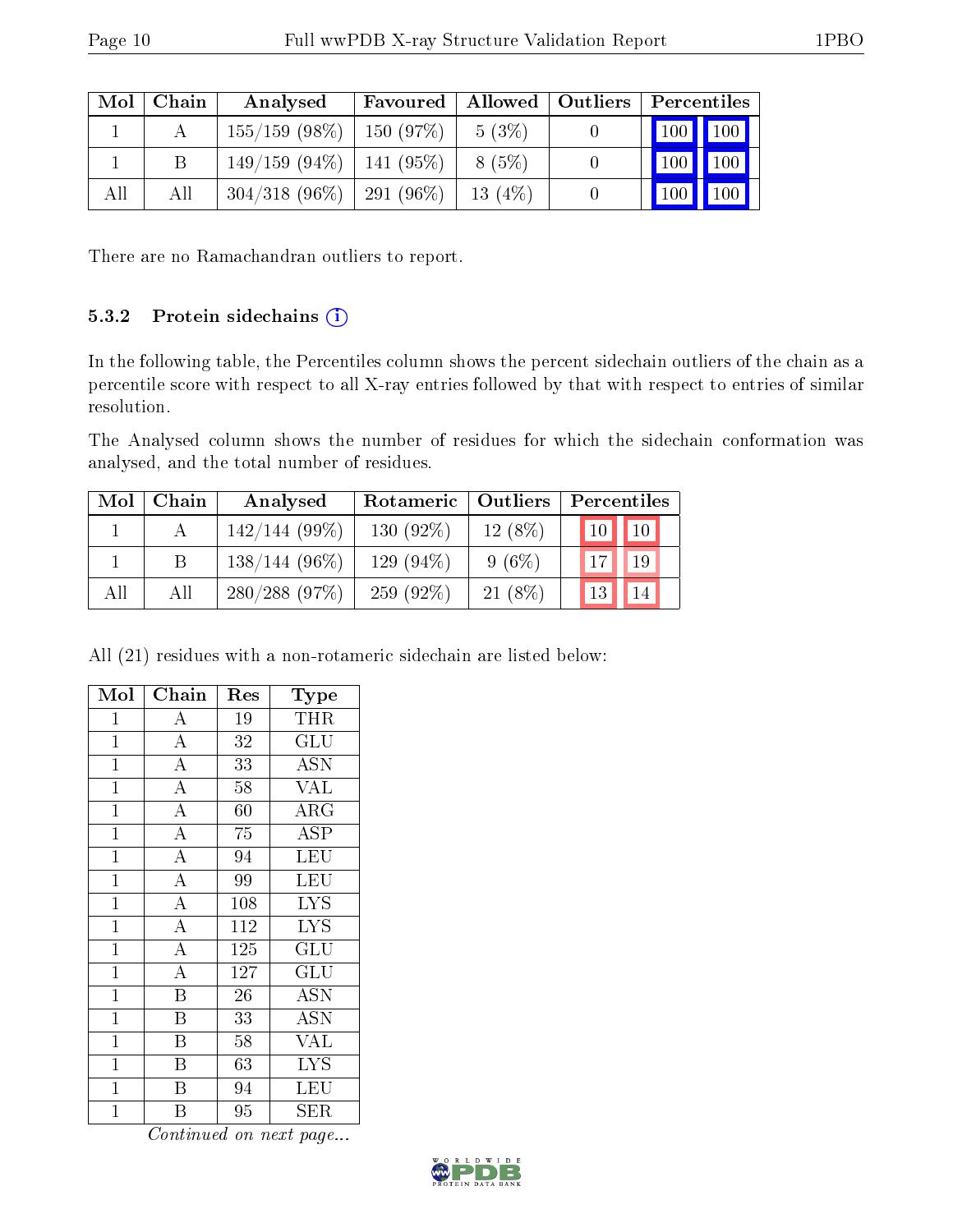Continued from previous page...

| $\operatorname{Mol}$ | Chain | Res | <b>Type</b> |
|----------------------|-------|-----|-------------|
|                      |       |     | THR         |
|                      |       | 99  | ∴H.         |
|                      |       | 122 |             |

Some sidechains can be flipped to improve hydrogen bonding and reduce clashes. All (11) such sidechains are listed below:

| Mol          | Chain | Res | $_{\rm Type}$ |
|--------------|-------|-----|---------------|
| 1            | А     | 33  | <b>ASN</b>    |
| $\mathbf{1}$ | А     | 66  | <b>ASN</b>    |
| 1            | А     | 98  | HIS           |
| 1            | А     | 123 | ASN           |
| 1            | А     | 152 | ASN           |
| 1            | В     | 9   | <b>ASN</b>    |
| 1            | В     | 26  | ASN           |
| 1            | В     | 31  | <b>GLN</b>    |
| 1            | В     | 74  | $_{\rm GLN}$  |
| 1            | R     | 98  | HIS           |
|              |       | 103 | ĀSN           |

#### 5.3.3 RNA (i)

There are no RNA molecules in this entry.

## 5.4 Non-standard residues in protein, DNA, RNA chains (i)

There are no non-standard protein/DNA/RNA residues in this entry.

## 5.5 Carbohydrates  $(i)$

There are no carbohydrates in this entry.

# 5.6 Ligand geometry  $(i)$

2 ligands are modelled in this entry.

In the following table, the Counts columns list the number of bonds (or angles) for which Mogul statistics could be retrieved, the number of bonds (or angles) that are observed in the model and the number of bonds (or angles) that are defined in the Chemical Component Dictionary. The Link column lists molecule types, if any, to which the group is linked. The Z score for a bond

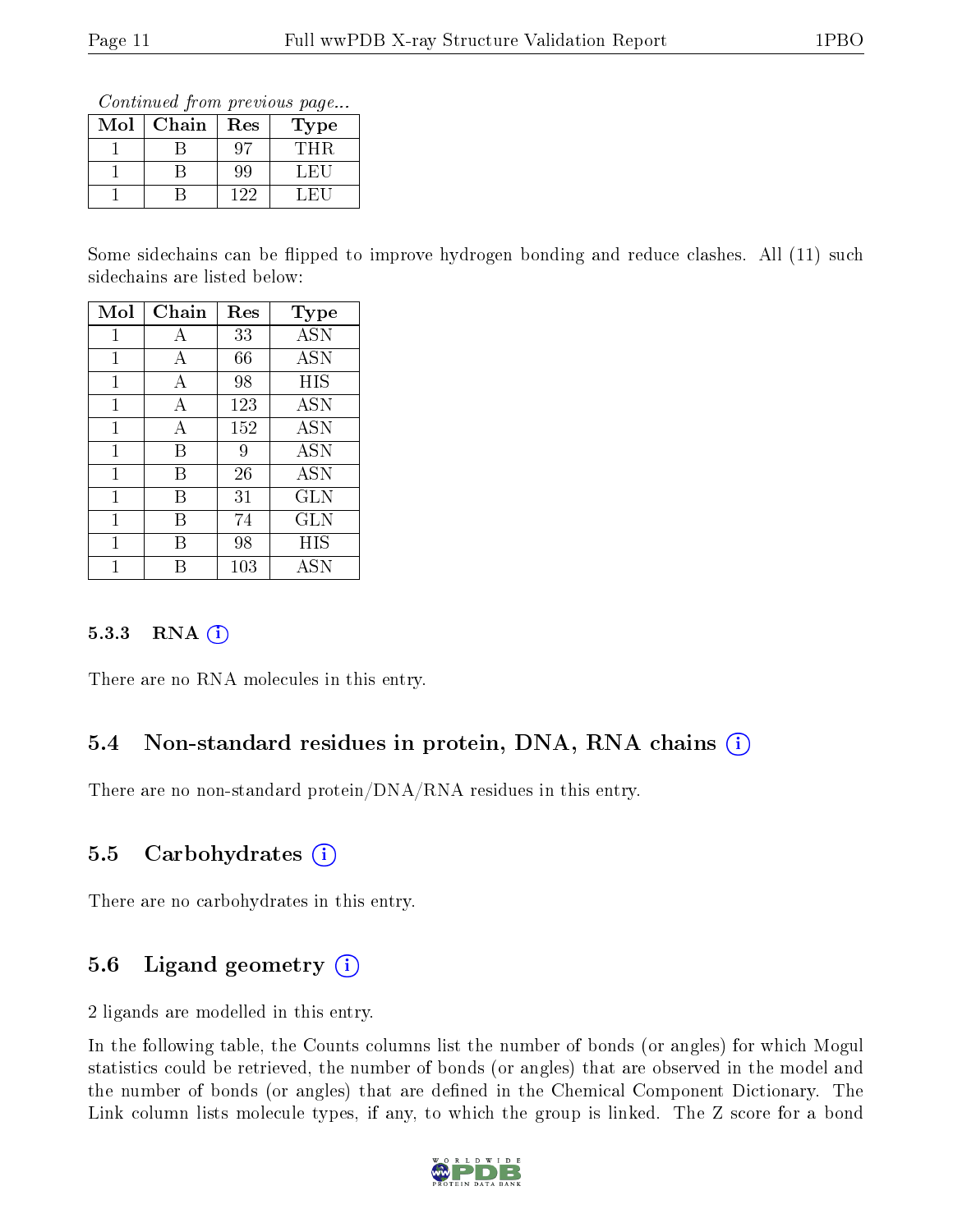length (or angle) is the number of standard deviations the observed value is removed from the expected value. A bond length (or angle) with  $|Z| > 2$  is considered an outlier worth inspection. RMSZ is the root-mean-square of all Z scores of the bond lengths (or angles).

| Mol | Type                 | Chain | Link  <br>$\operatorname{Res}$ |                          |           | Bond lengths |           |           | Bond angles |        |
|-----|----------------------|-------|--------------------------------|--------------------------|-----------|--------------|-----------|-----------|-------------|--------|
|     |                      |       |                                |                          | Jounts .  | RMSZ         | $\pm  Z $ | Counts    | RMSZ        | Ζ<br># |
|     | $\operatorname{SES}$ |       | 160                            | $\overline{\phantom{a}}$ | 9, 13, 13 | $0.54\,$     |           | 8, 16, 16 | 0.89        |        |
|     | $\operatorname{SES}$ |       | 160                            | $\sim$                   | 9, 13, 13 | 0.56         |           | 8, 16, 16 | 1.37        |        |

In the following table, the Chirals column lists the number of chiral outliers, the number of chiral centers analysed, the number of these observed in the model and the number defined in the Chemical Component Dictionary. Similar counts are reported in the Torsion and Rings columns. '-' means no outliers of that kind were identified.

|            |     |                    | Mol   Type   Chain   Res   Link   Chirals   Torsions   Rings |  |
|------------|-----|--------------------|--------------------------------------------------------------|--|
| <b>SES</b> | 160 |                    | $0/6/7/7$ $0/1/1/1$                                          |  |
| <b>SES</b> | 160 | the company of the | $\frac{2}{6}/7/7$ $\mid 0/1/1/1$                             |  |

There are no bond length outliers.

All (1) bond angle outliers are listed below:

| $\parallel$ Mol $\parallel$ Chain $\parallel$ Res $\parallel$ Type $\parallel$ |     | Atoms                                        | Observed <sup>(<math>^o</math>)</sup> [deal( $^o$ ) |        |
|--------------------------------------------------------------------------------|-----|----------------------------------------------|-----------------------------------------------------|--------|
|                                                                                | 160 | SES $\vert$ C4-C25-C24 $\vert$ -2.55 $\vert$ | 125.82                                              | 130.22 |

There are no chirality outliers.

All (2) torsion outliers are listed below:

| $Mol$   Chain   Res   Type |     |     | <b>Atoms</b>           |
|----------------------------|-----|-----|------------------------|
|                            | 160 | SES | $C1-C2-C3-C4$          |
|                            | 160 | SES | $\mid$ C12-C13-C24-C25 |

There are no ring outliers.

2 monomers are involved in 8 short contacts:

|  |  | Mol   Chain   Res   Type   Clashes   Symm-Clashes |
|--|--|---------------------------------------------------|
|  |  |                                                   |
|  |  |                                                   |

#### 5.7 [O](https://www.wwpdb.org/validation/2017/XrayValidationReportHelp#nonstandard_residues_and_ligands)ther polymers  $(i)$

There are no such residues in this entry.

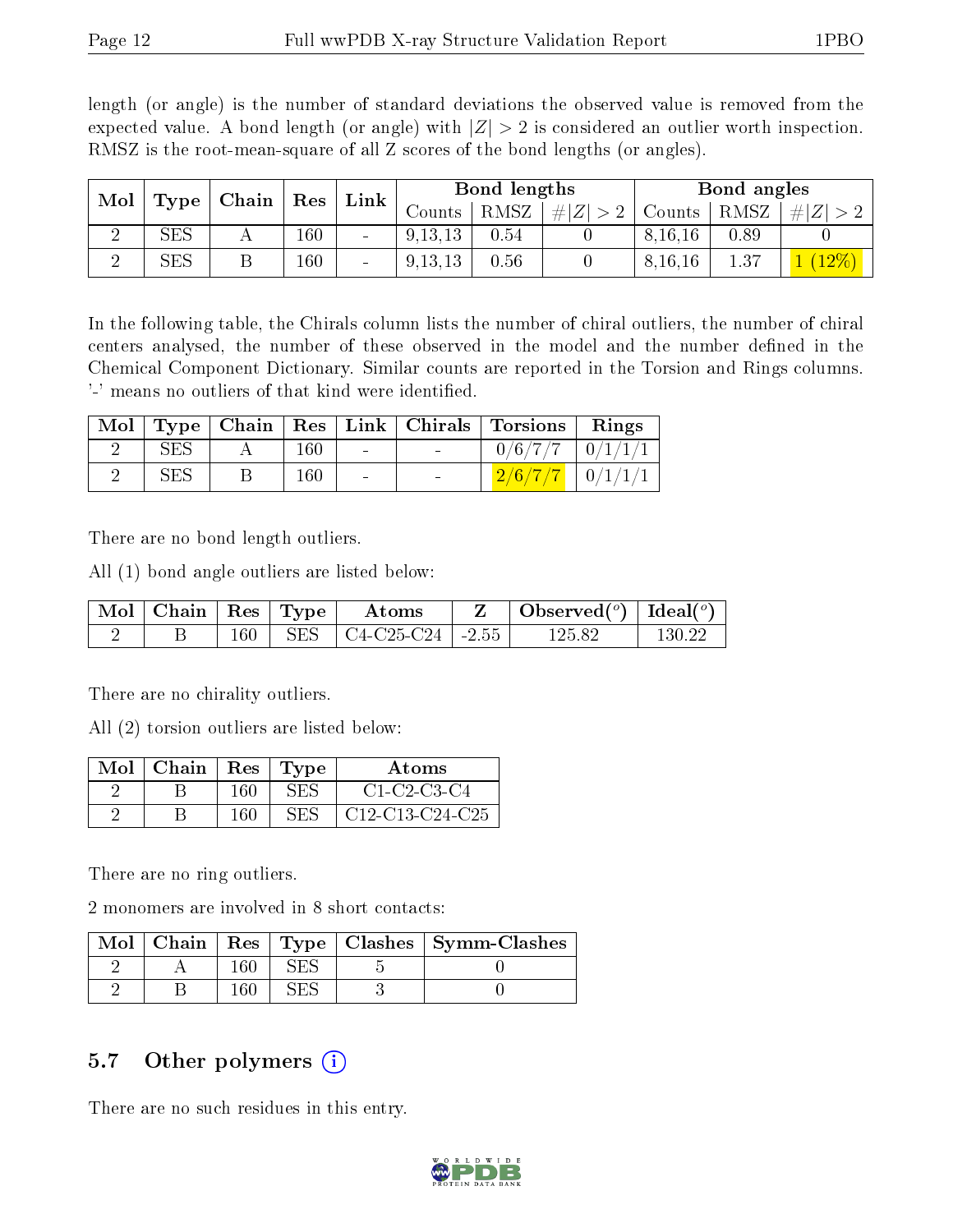# 5.8 Polymer linkage issues (i)

There are no chain breaks in this entry.